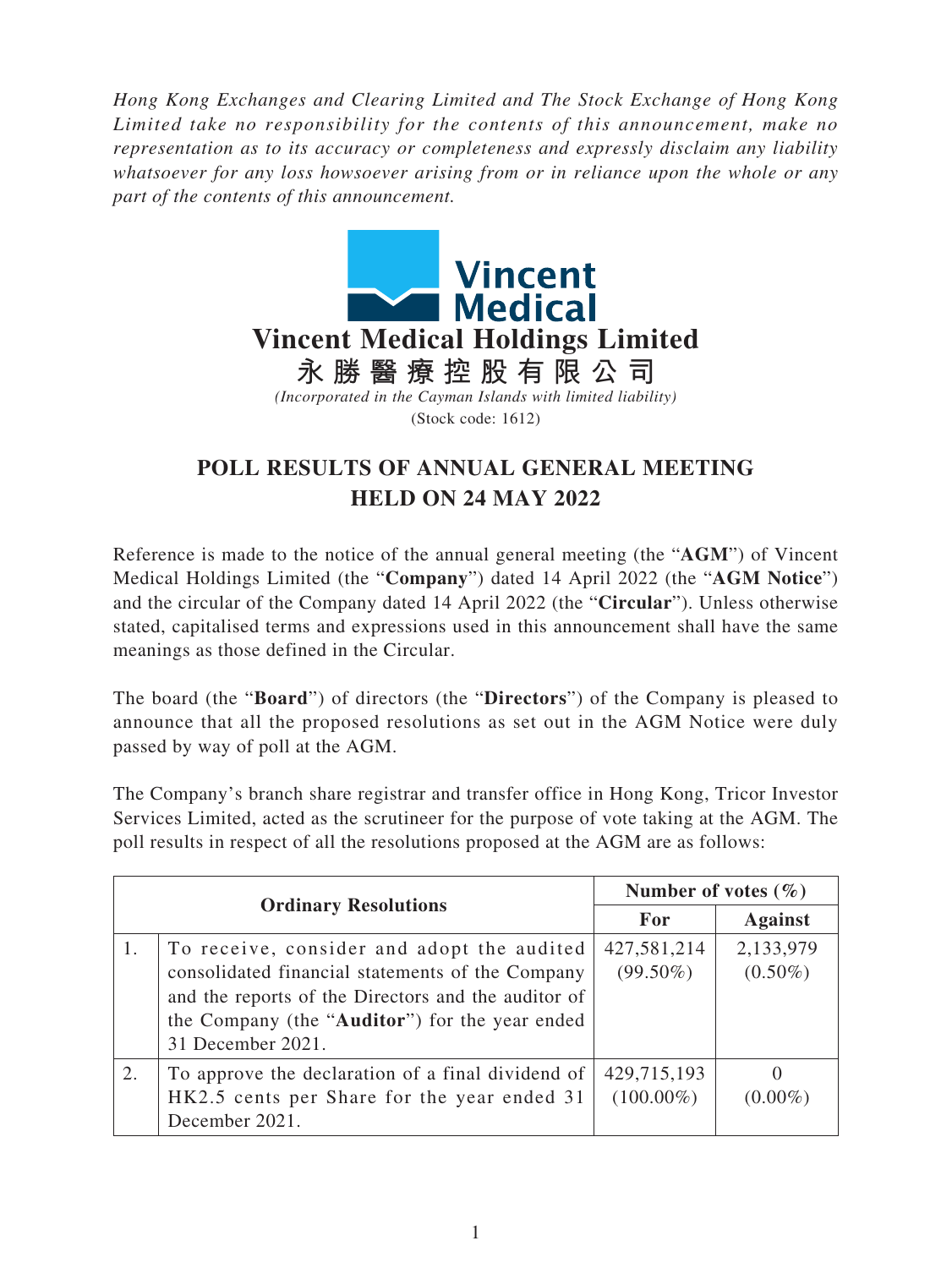|                                                                                                                                                                     |                                                                                                                                                                                                                               | Number of votes $(\% )$     |                              |  |
|---------------------------------------------------------------------------------------------------------------------------------------------------------------------|-------------------------------------------------------------------------------------------------------------------------------------------------------------------------------------------------------------------------------|-----------------------------|------------------------------|--|
|                                                                                                                                                                     | <b>Ordinary Resolutions</b>                                                                                                                                                                                                   |                             | <b>Against</b>               |  |
| 3.                                                                                                                                                                  | To re-elect Mr. To Ki Cheung as an executive<br>Director.                                                                                                                                                                     | 429,302,115<br>$(99.90\%)$  | 413,078<br>$(0.10\%)$        |  |
| 4.                                                                                                                                                                  | To re-elect Mr. Mok Kwok Cheung Rupert as an<br>independent non-executive Director.                                                                                                                                           | 428,565,843<br>(99.73%)     | 1,149,350<br>$(0.27\%)$      |  |
| 5.                                                                                                                                                                  | To re-elect Mr. Au Yu Chiu Steven as an<br>independent non-executive Director.                                                                                                                                                | 428,072,620<br>$(99.62\%)$  | 1,642,573<br>$(0.38\%)$      |  |
| 6.                                                                                                                                                                  | To authorise the Board to fix the remuneration of<br>the Directors.                                                                                                                                                           | 429,715,193<br>$(100.00\%)$ | $\Omega$<br>$(0.00\%)$       |  |
| 7.                                                                                                                                                                  | To re-appoint RSM Hong Kong as the Auditor and<br>authorise the Board to fix their remuneration.                                                                                                                              | 429,715,193<br>$(100.00\%)$ | $\theta$<br>$(0.00\%)$       |  |
| 8.                                                                                                                                                                  | To grant a general mandate to the Directors to<br>allot, issue and deal with additional Shares not<br>exceeding 20% of the total number of the issued<br>Shares of the Company as at the date of passing<br>this resolution.* | 408,395,078<br>$(95.04\%)$  | 21,320,115<br>$(4.96\%)$     |  |
| 9.                                                                                                                                                                  | To grant a general mandate to the Directors to<br>repurchase Shares not exceeding 10% of the total<br>number of the issued Shares of the Company as at<br>the date of passing this resolution.*                               | 429,715,193<br>$(100.00\%)$ | $\overline{0}$<br>$(0.00\%)$ |  |
| 10.                                                                                                                                                                 | To extend the general mandate granted under<br>resolution no. 8 by adding the Shares purchased<br>pursuant to the general mandate granted by<br>resolution no. 9.*                                                            | 408,395,078<br>$(95.04\%)$  | 21,320,115<br>$(4.96\%)$     |  |
| As more than 50% of the votes were cast in favour of each of the above<br>resolutions, all such resolutions were duly passed as ordinary resolutions at the<br>AGM. |                                                                                                                                                                                                                               |                             |                              |  |
| <b>Special Resolution</b>                                                                                                                                           |                                                                                                                                                                                                                               | Number of votes $(\% )$     |                              |  |
|                                                                                                                                                                     |                                                                                                                                                                                                                               | For                         | <b>Against</b>               |  |
| 11.                                                                                                                                                                 | To approve the adoption of the New Articles of<br>Association and to authorise any one Director or<br>company secretary of the Company to do all things                                                                       | 429,715,193<br>$(100.00\%)$ | $\theta$<br>$(0.00\%)$       |  |

Articles of Association.\* **As no less than 75% of the votes were cast in favour of the above resolution, such resolution was duly passed as a special resolution at the AGM.**

\* *The full text of the resolutions nos. 8 to 11 are set out in the AGM Notice.*

necessary to implement the adoption of the New